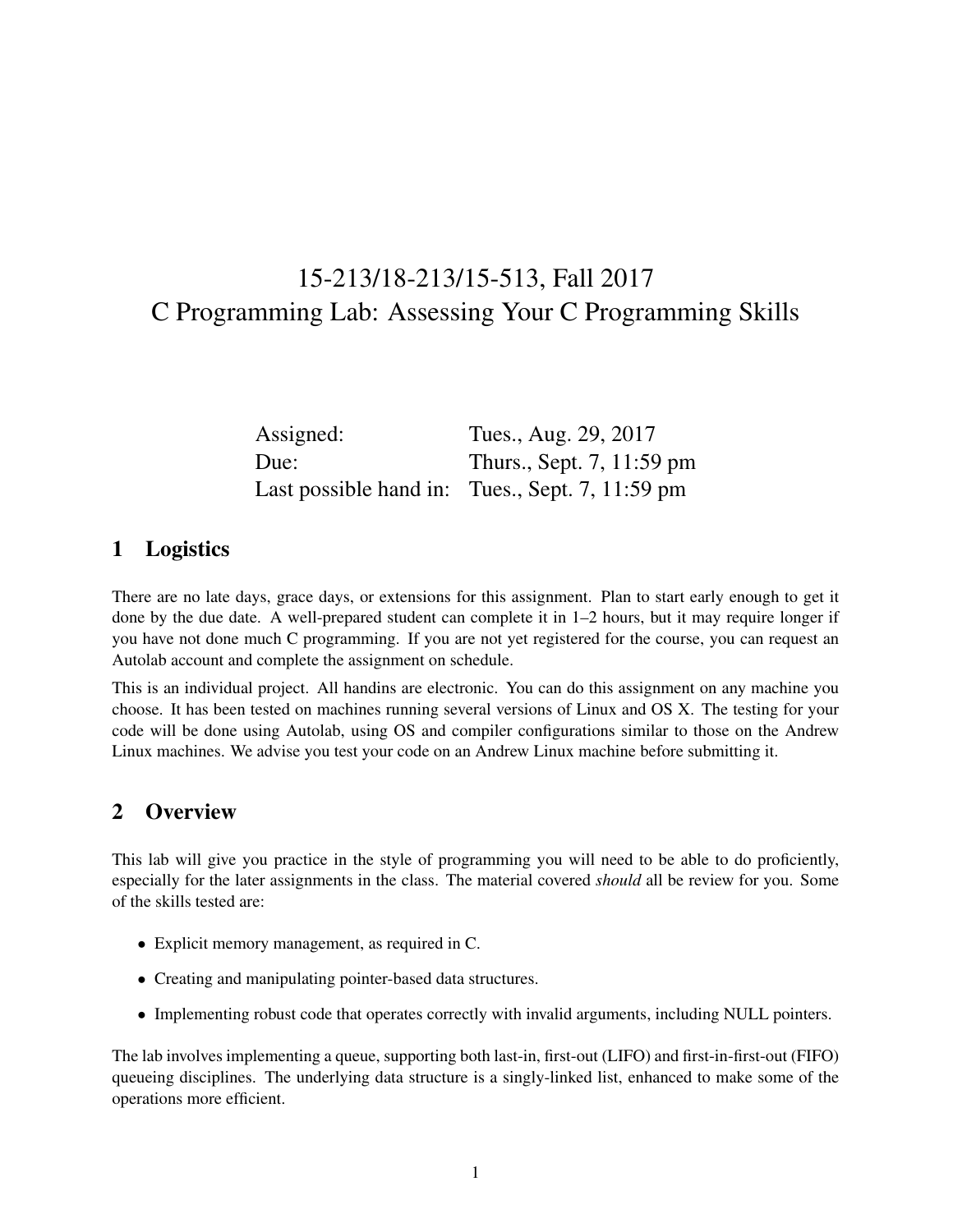# 3 Logging in to Autolab

All 213/513 labs are being offered this term through a Web service developed by CMU students and faculty called *Autolab*. Before you can download your lab materials, you will need to update your Autolab account. Point your browser at the Autolab front page

```
https://autolab.andrew.cmu.edu
```
You will be asked to authenticate via Shibboleth. After you authenticate the first time, Autolab will prompt you to update your account information with a *nickname*. Your nickname is the external name that identifies you on the public scoreboards that Autolab maintains for each assignment, so pick something interesting! You can change your nickname as often as you like. Once you have updated your account information, click on "Save Changes" button, and then select the "Home" link to proceed to the main Autolab page.

You must be enrolled to receive an Autolab account. If you added the class late, you might not be included in Autolab's list of valid students. In this case, you won't see the 213 course listed on your Autolab home page. If this happens, contact the staff and ask for an account.

If you are still on the waitlist for the course, then download a copy of the archive file (described below) from the course schedule web page. You can get working on the lab and then get an Autolab account once you are enrolled.

## 4 Downloading the assignment

Your lab materials are contained in a Linux archive file called eprogramminglab-handout.tar, which you can download from Autolab or from the class web page. Start by copying the file to a protected directory in Andrew in which you plan to do your work. Then login to a Linux machine and give the command

```
linux> tar xvf cprogramminglab-handout.tar
```
This will create a directory called cprogramminglab-handout that contains a number of files. Consult the file README for descriptions of the files.

#### 5 Overview

The file queue.h contains declarations of the following structures:

```
/* Linked list element */
typedef struct ELE {
    int value;
    struct ELE *next;
} list_ele_t;
```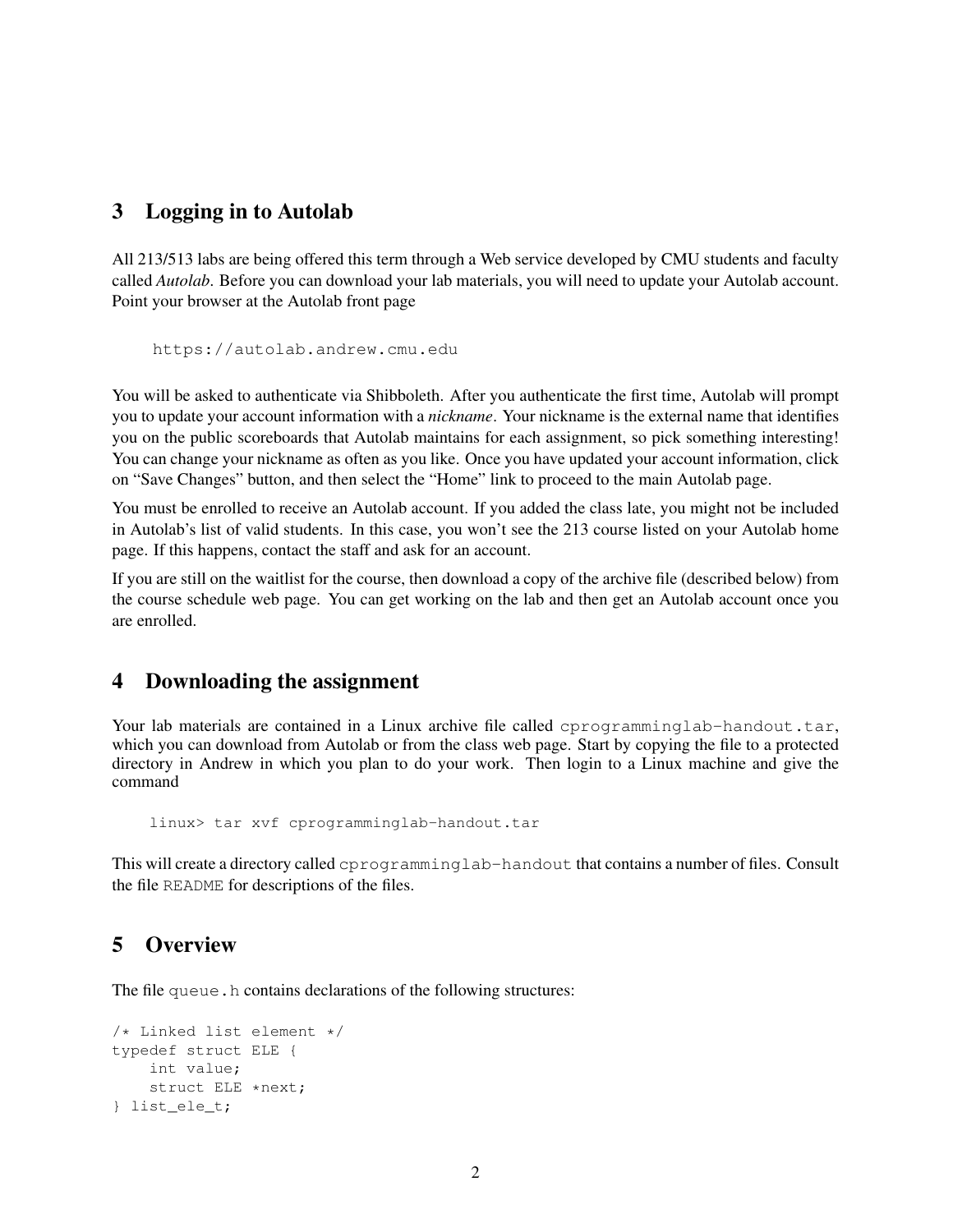

Figure 1: Linked-list implementation of a queue

```
/* Queue structure */
typedef struct {
    list_ele_t *head; /* Linked list of elements */
} queue_t;
```
These are combined to implement a queue, as illustrated in Figure 1. The top-level representation of a queue is a structure of type queue\_t. In the starter code, this structure contains only a single field "head," but you will want to add other fields. The queue contents are represented as a singly-linked list, with each element represented by a structure of type list\_ele\_t, having fields "value" and "next," storing a queue value and a pointer to the next list element, respectively. You may add other fields to this structure, although you need not do so.

In our C code, a queue is a pointer of type queue  $t *$ . We distinguish two special cases: a *NULL* queue is one for which the pointer is set to NULL. An *empty* queue is one pointing to a valid queue\_t structure with a head field set to NULL. Your code will need to deal properly with both of these cases, as well as queues containing one or more elements.

#### 6 Programming Task

Your task is to modify the code in queue.h and queue.c to fully implement the following functions.

q new: Create a new, empty queue.

q free: Free all storage used by a queue.

q insert head: Attempt to insert a new element at the head of the queue (LIFO discipline).

q insert tail: Attempt to insert a new element at the tail of the queue (FIFO discipline).

q remove head: Attempt to remove the element at the head of the queue.

q size: Compute the number of elements in the queue.

q reverse: Reorder the list so that the queue elements are reversed in order.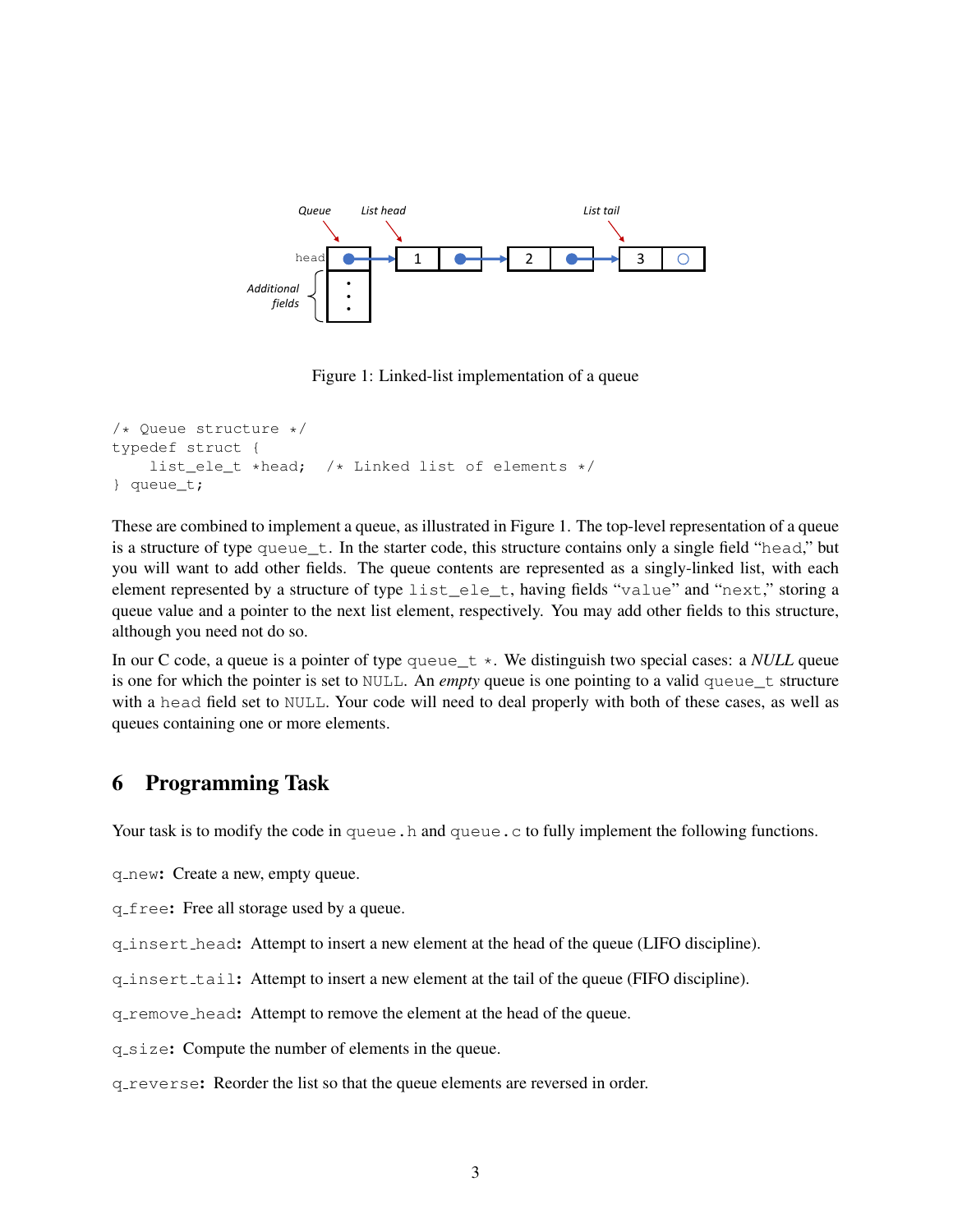More details can be found in the comments in these two files, including how to handle invalid operations (e.g., removing from an empty or NULL queue), and what side effects and return values the functions should have.

The following are some important notes about how you must implement these functions.

- Two of the functions: q\_insert\_tail and q\_size will require some effort on your part to meet the required performance standards. The naive implementations would require  $O(n)$  steps for a queue with *n* elements. We require that your implementations operate in time  $O(1)$ , i.e., that the time required is independent of the queue size. You can do this by including other fields in the queue\_t data structure and managing these values properly as list elements are inserted, removed and reversed.
- You must implement q\_reverse in a way that does not require allocating any additional memory. Instead, your code should modify the pointers in the existing list. Implementations that require allocating new list elements will fail the performance tests, due to the way our testing code monitors calls to free and malloc.
- Your program will be tested on queues with over 1,000,000 elements. You will find that you cannot traverse such long lists using recursive functions, since that would require too much stack space.

#### 7 Testing

You can compile your code using the command:

linux> make

If there are no errors, the compiler will generate an executable program qtest, providing a command interface with which you can create, modify, and examine queues. Documentation on the available commands can be found by starting this program and running the help command:

```
linux> ./qtest
cmd>help
```
The following file (traces/trace-eg.cmd) illustrates an example command sequence:

```
# Demonstration of queue testing framework
# Initial queue is NULL.
show
# Create empty queue
new
# Fill it with some values. First at the head
ih 2
ih 1
ih 3
# Now at the tail
i + 5
```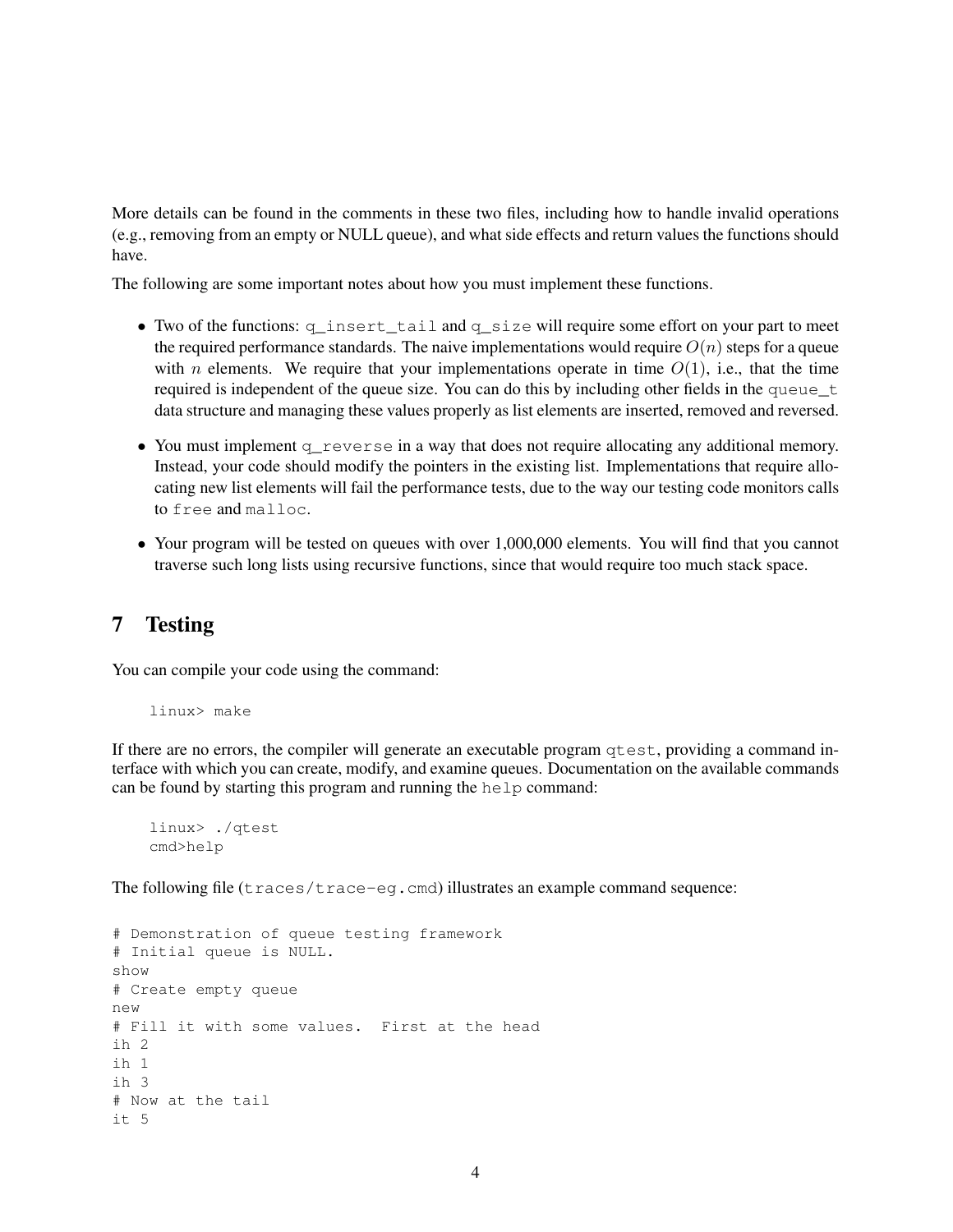```
it 1
# Reverse it
reverse
# See how long it is
size
# Delete queue. Goes back to a NULL queue.
free
# Exit program
quit
```
You can see the effect of these commands by operating  $q$ test in batch mode:

linux> ./qtest -f traces/trace-eg.cmd

With the starter code, you will see that many of these operations are not implemented properly.

The traces directory contains 14 trace files, with names of the form  $trace-k-cat$ .txt, where k is the trace number, and *cat* specifies the category of properties being tested. Each trace consists of a sequence of commands, similar to those shown above. They test different aspects of the correctness, robustness, and performance of your program. You can use these, your own trace files, and direct interactions with qtest to test and debug your program.

#### 8 Evaluation

Your program will be evaluated using the fourteen traces described above. You will given credit (either 7 or 8 points, depending on the trace) for each one that executes correctly, summing to a maximum score of 100.

The driver program driver.py runs qtest on the traces and computes the score. This is the same program that will be used to compute your score with Autolab. You can invoke it directly with the command:

linux> ./driver.py

or with the command:

linux> make test

#### 9 Handin

Using make to generate qtest also has the effect of generating a file handin.tar. You should do this on a Linux machine. You can upload this file (and only this file!) to Autolab, which will autograde your submission and record your scores. You may handin as often as you like until the due date.

**IMPORTANT:** Do not upload files in other archive formats, such as those with extensions  $\cdot$ zip,  $\cdot$ gzip, or .tgz.